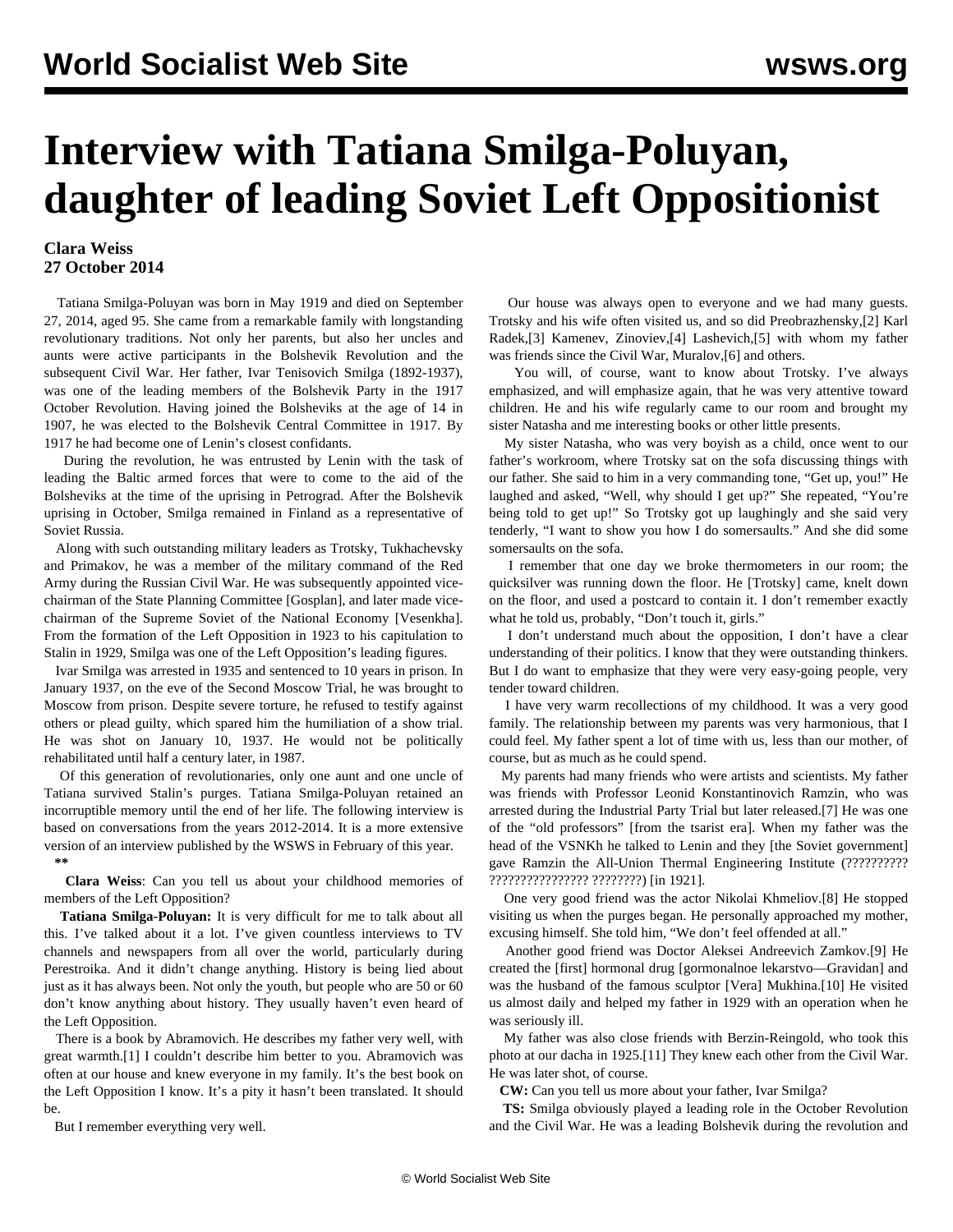later military commander at the Southern, Eastern and Western fronts.

 He was expelled from the party in 1927 for being a member of the Left Opposition. This was very difficult for him to cope with—being expelled from the party he had joined as a teenager of 14 years.

 He was sent into exile in December 1927. The Yaroslavsky station in Moscow was overcrowded with people when he was taken by the NKVD and put on a train to Minusinsk in Siberia. Trotsky was there too. My sister Natasha, who was five, clung to his knees and he caressed her.

 We—my mother, my sister and I—visited my father in Minusinsk in the summer of 1928. It took us nine days to get there and we couldn't stay long. My sister and I got sick because of the difficult conditions; the water there was very bad. So my mother took us back to Moscow. Just after our return, she got the message that my father had fallen seriously ill with appendicitis. They let him return to Moscow and he was operated on at the Kremlin in 1929. Having recovered, he, Radek and Preobrazhensky wrote a letter, declaring their break with the opposition.

**CW:** Do you know why he capitulated?

**TS:** No, I couldn't tell you why they did it.

**CW:** Do you know what his relations with Karl Radek were like?

 **TS:** I couldn't tell you what kind of political relationship he and my father had. I don't know why he capitulated together with Radek and Preobrazhensky. But I remember that in the late 1920s Radek was exiled to Tomsk, a very comfortable town, while my father was sent to the Far East. There was a meeting in Tomsk of all oppositionists before the breakup of the opposition. We used to have a picture of that, but the NKVD stole it during one house search. I didn't manage to ask my parents what this meeting was about.

 In 1933, Radek wrote an article in *Izvestia* in which he hailed Stalin. After that, their relationship obviously changed. My mother talked very negatively about him. She turned to him for help after the arrest of my father, but he received her very coldly. He'd often been at our house during the 1920s when they both were still in the opposition. Radek wasn't shot, but apparently later died in some camp.

 **CW:** Abramovich writes that Smilga resumed his oppositionist activities in 1932…

 **TS:** That I cannot confirm. It is possible. At least I believe that he and many others started to think that the opposition had been correct after all. But no one was coming to our house anymore and there were no discussions whatsoever on this question. Maybe he did meet with comrades and talk with them, I don't know. But our house was empty in the end, and he was alone, reading literature in his workroom.

 He was sent to Tashkent in 1933 to work in the Central Asian Gosplan and returned in 1934. He had serious disagreements with the party over economic policies. Stalin and Smilga couldn't stand each other because my father wouldn't give in and continued to defend the positions he considered to be correct. Upon his return, they didn't let him work anywhere but at the Academia Publishing House. This publishing house was, by the way, excellent. They published beautiful editions of books, beginning with Dante's *Divine Comedy* up to the 19th century.

 He [Smilga] edited the memoirs of Eckermann on Goethe and wrote forewords to the *Praise of Folly* by Desiderius Erasmus, the memoirs of Saint-Simon, pamphlets of [Jean-Paul] Marat, the correspondence between Peter Kropotkin and his brother Alexander, as well as [Charles Dickens's] The *Posthumous Papers of the Pickwick Club*. He would always tell us at home what he was working on at the moment; he had always taken a great interest in literature and music. By the way, the main editor of the series was Lev Borisovich Kamenev, who was, of course, shot as well during the terror.[12]

 Kirov was killed on December 1, 1934 and we learned about it one day later, on my father's birthday. We were all shocked. It was horrific. My father had just asked Stalin to let him work at the Institute of World Literature, but Stalin, naturally, refused. My father and Stalin had always

had very poor relations with one another. Exactly one month later, they came after my father. He spent two years in the Verkhneuralsk politisolator [political prison] in the Urals. This is where all Old Bolsheviks were imprisoned.

 After the arrest of my father, my mother was fired from her work as scientific secretary at the *Small Soviet Encyclopedia*. She was driven out of the party and, in order to survive, we started selling everything [of value] in our house: my father's watch and other items…

 While in prison, my father learned French and read Corneille and other major French writers. He wrote me in a letter that when he returned, we would translate French literature together. I had loved French literature, particularly [Prosper] Mérimée, since my childhood. He told me that when he came back we would read these works together. But he never returned.

 I think that he wanted to retreat from politics and just work as a literary scholar after having been removed from all political posts in 1934. He was still young, you see. He was just 44 when he was shot on January 10, 1937. He was shot in the cellar of the building of the Military Collegium [of the Supreme Court of the USSR] on Nikolskaia Street [No. 23]. No memorial has been built there. Oligarchs now want to build a restaurant there.[13]

 Do you know how we learned that he was dead? We would always send money to him in the prison, but one day they didn't accept the money anymore.

 This is also how we learned about the death of my mother, Nadezhda Vasilevna Poluyan.[14] We sent her a packet with clothes but they sent the package back, saying that the addressee had moved away. She was killed on November 4, 1937. She was born in 1895, so she died at age 42.

 She was shot in Karelia [formerly an autonomous republic in the USSR, today divided between Russia and Finland]. It was a mass execution. Over 1,000 people were shot on that day. My mother was shot together with two of her friends. One was the wife of the Left Oppositionist Vuyovich.[15] The other was Nina Zakharovna Delibash, whose husband was also an oppositionist. She had lived with us at the Dom Pravitelstva [House of the Government]. Her husband was in the camps, which is where he was killed. They were all brought to the forest Sandarmokh,[16] undressed—so that they couldn't run away—and killed. We found that out only during Perestroika, in 1988.

 My mother had been a member of the Bolshevik Party since 1915. When in exile in 1915 in Ukraine, she was together with Vitaly Primakov, who was then only 17. She met my father in 1915 in exile. They were never married.

 I don't know whether she ever signed a declaration of the Left Opposition, but she no doubt shared the political views of my father. By the way, she had visited Lenin while he was in hiding in Sestroretskin in 1917. There she got to know the worker Emelianov,[17] who hid Lenin in his barn. He, too, was arrested during the Terror. I learned that when we visited our father in prison. Next to us stood a woman, whom my mother recognized to be Emelianov's wife. I remember how surprised I was that the man who had hidden Lenin was imprisoned. He had a large family, with seven children. They were all arrested. Two of his sons were shot. During the Stalin cult, everyone who had been to Shalash [Lenin's hiding place in Sestroretsk] was killed.

 One of his sons, Aleksandr,[18] was imprisoned together with Smilga in the politisolator. He later sent me a letter: "Be proud of your father, he supported us all. And tell your daughter what a grandfather she had."

The other son, Nikolai, was killed in the camps when he tried to flee.

**CW:** How many members of your family were killed during the purges?

 **TS:** Oh, there were so many. I probably can't count them. Four uncles of mine were killed; two were shot, and two died from hunger in the camps.

 My mother's three brothers, Yan,[19] Dmitry[20] and Nikolai Vasilievich Poluyan, had been participants in the Civil War. Their wives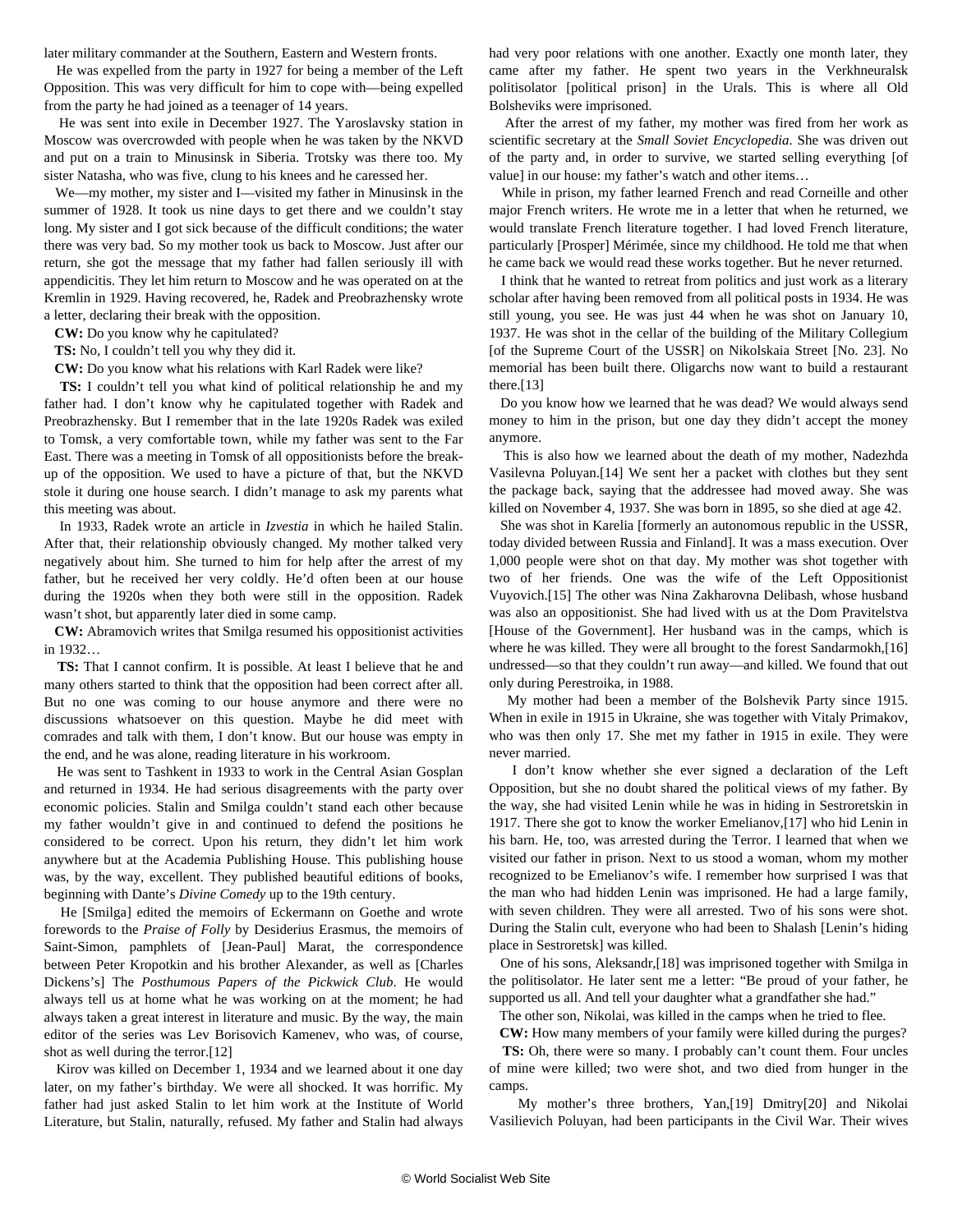were all sent to the camps. My father's brother, Pavel Smilga, died from hunger in the camps. He was arrested because we spent the summer at their dacha. His wife was sent into exile. Out of my parents' generation, only my mother's sister, a Bolshevik from 1903, and my father's brother Arvid, who remained in Latvia and wasn't involved in politics, survived.

 The son of Dmitry Poluyan, Oleg,[21] was shot. Vladimir, Pavel's son, died at the front at age 17 during World War II. Yan had two daughters, Irina, who was a doctor and died at the front as well, and Tania. She was sent to the camps. My sister Natasha, who was three years younger than me, was arrested only in 1949. She was exiled until 1953 and died in 1970.

 By the way, I was in the same class as Yuri Kamenev, the son of Lev Kamenev. He was shot in the summer of 1937, at age 17. It happened when he visited his mother in the camp, in Nizhniy Novgorod, I believe. When school started in September, he wasn't there. No one knew where he was. We learned only during Perestroika what had happened to him.

 Three more boys from my school were shot during the purges. The son of Drobnis, who was also in the Left Opposition,[22] was shot at the age of 19.[23] The two other boys were 18[24] and 19.[25] During these years, the parents of almost all children were imprisoned, many were later killed and we ourselves were watched by the NKVD.

 After the arrest of our parents, Natasha and I lived with our nanny. The actor Nikolai Khmeliov, who was a friend of my parents, gave her a job at his Theatrical Institute so that she could feed us.

 In 1938, I finished school. I tried to enter first the State Theater Institute (GITIS), but they didn't let me. Then I tried to attend the Cinema Institute. I wanted to become a screenwriter, but they, too, refused to take me, although I had passed all the tests successfully. I finally was accepted with great difficulty at the French faculty of the Pedagogical Institute.

 But three months later, on June 11, 1939, I and four other girls from my class at school, as well as one other girl, were arrested on a special order by Stalin. Beria[26] sent Stalin a letter in which he claimed that we were "talking."[27] This was absolute nonsense. We weren't talking about anything, we just wanted to study, be left alone, and then find our parents. Stalin responded that we had to be arrested and exiled immediately.

 These girls were Nina Lomova, the daughter of A. Lomov,[28] who had been a member of the first Soviet government under Lenin (he, too, was shot, of course); Lena Rukhimovich, whose father[29] was not an oppositionist, but the people's commissar (narkom) of the Defense Industry; Natasha Krestinskaya, the daughter of Nikolai Krestinsky,[30] a former member of the Politburo and later a member of the Left Opposition. He was shot in 1938 after the Third Moscow Trial. The other girls were Tamara Medvedeva and Tatiana Bessonova. We were called the "Children of the Arbat."[31]

 Do you know why Beria wrote this letter? We had been told to renounce our parents, but we refused to do that. We had also been asked to denounce other comrades, which we didn't do either.

 I spent the next four years and four months of my life in a camp and a further 10 years in exile, at the Mordovsky camp. This was the camp where all the wives of "enemies of the people" were sent. I was the youngest there. I finished my higher education in the nearby city of Ryazan at that time, attending evening classes. I presume they didn't know my surname there so I could pursue my studies unhampered.

 I was released from the camps in 1943 because of a disease in my legs, but after the camps it was even worse [in exile]. In exile, I always wanted to eat. I was released in 1953, but had to wait two-and-a-half years before I could return to Moscow, i.e., overall, I lost 17 years of my life. I was rehabilitated only in 1956.

 Until then, my little daughter and I had to rent rooms, and sometimes even just corners, near Moscow. The room we got upon my rehabilitation in Moscow (1958) was just 14 square meters.

After my return to Moscow, the only job I found was working as a

school teacher. I wanted to become a journalist or editor, but when I came to a job interview and told them my family name, they immediately said: "Ah, Smilga, the Trotskyist. Please come back tomorrow." And the next day, the job had been assigned to someone else.

 The "Children of the Arbat" were fully rehabilitated only in 1988. When we were initially rehabilitated, the official document stated that our guilt "could not be proven." I was the only one to protest against this "rehabilitation." I was successful: eventually we were fully rehabilitated and recognized as not guilty.

 I'm telling you all this to give you a picture of what Stalin, in fact, did. These are things one cannot forget.

**Notes** :

 [1] Tatiana Smilga-Poluyan is referring to the memoirs of Isai Lvovich Abramovich (1900-1985), who was a young member of the Left Opposition in the 1920s. He was a student of Smilga and capitulated together with him in 1929. Abramovich survived the purges in the camps and later wrote his memoirs, *Memories and Views* [Vospominania i Vzgliady]. They were published by his daughter posthumously in 2004 and rank among the most important documents on the history of the Left Opposition.

 [2] Evgeny Alekseevich Preobrazhensky (1886-1937), a Bolshevik from 1903, was a high-ranking party member under Lenin and later became one of the leading economic theoreticians of the Left Opposition. He capitulated in 1929 and was shot after the Second Moscow Trial in July 1937. He was rehabilitated in 1988.

 [3] Karl Radek (1885-1939) played an important role in the communist movement, which he joined at age 19, in Poland, Germany and Russia over a period of several decades. He was a leading member of the Comintern in the 1920s and a member of the Left Opposition. Sharp differences with Trotsky emerged over the question of the Chinese Revolution in 1926 and 1927. Radek opposed the perspective of Permanent Revolution. He capitulated in 1929 and occupied important posts in Stalin's apparatus for the next several years. After his capitulation, he betrayed Yakov Blumkin to the GPU. Blumkin became the first Left Oppositionist to be murdered by the Stalinists. In the 1930s, Radek became one of the most avid and influential journalistpropagandists of the Stalinist bureaucracy. Leon Trotsky famously responded to Radek's attacks on the theory of Permanent Revolution in his book *Permanent Revolution*. Radek was one of two Left Oppositionists who betrayed hundreds of Trotskyists to the NKVD. He was one of the main defendants in the Second Moscow Trial in 1937 and was murdered in prison in 1939. He was rehabilitated in 1988.

 [4] Grigory Evseevich Zinoviev (1883-1936) was an Old Bolshevik and former secretary of Lenin, a member of the Bolshevik Central Committee and later the Politburo, and chairman of the Comintern (1919-1926). Together with Kamenev, he opposed the Bolshevik insurrection in October 1917. In the inner-party struggle of the 1920s, he and Kamenev first sided with Stalin. They supported the Stalinist-Bukharinist theory of "socialism in one country" and the campaign against Trotsky and the theory of Permanent Revolution. In 1925, he and Kamenev broke with Stalin. Zinoviev headed the so-called Zinovievite Opposition, which enjoyed significant support among sections of Petrograd workers. Although substantial political differences remained, Trotsky's Left Opposition united with the oppositionists under Zinoviev in 1926. Zinoviev and Kamenev capitulated to Stalin soon after the defeat of the Chinese Revolution. He and Kamenev were defendants in the First Moscow Trial in August 1936. He was shot the day after his conviction. He was rehabilitated in 1988.

 [5] Mikhail Mikhailovich Lashevich (1884-1928) was a member of the Russian Social Democratic Party from 1901 and a Bolshevik from 1903. He was an active participant in the 1905 Revolution, one of the leaders of the Bolshevik insurrection in October 1917, and later a hero of the Civil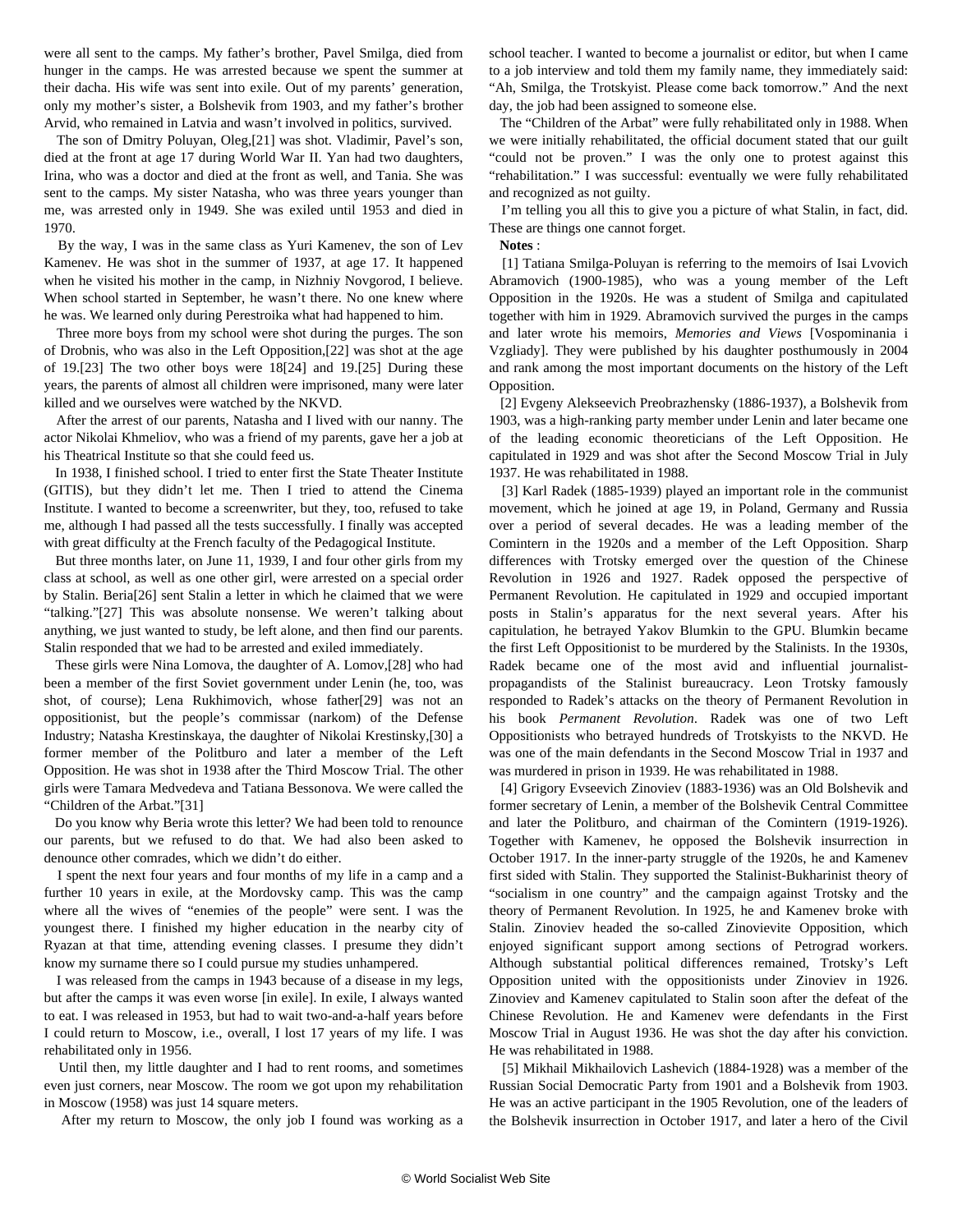War. A member of the Zinovievite Opposition, he was expelled from the party in 1927 and readmitted one year later. Lashevich died in Harbin, China in 1928. His wife and his mother were killed during the purges.

 [6] Nikolai Ivanovich Muralov (1877-1937) was a Bolshevik from 1903 and active participant in all three Russian revolutions. He was a legendary hero of the 1917 Revolution and the Civil War, and one of the most popular leaders of the Bolshevik Party. He participated in the Left Opposition, was expelled from the Bolshevik Party in 1927, and exiled in 1928. He officially proclaimed his break with the opposition in two personal letters to Stalin in 1935 and 1936. He was arrested on April 17, 1936 and severely tortured. After being convicted at the Second Moscow Trial in January 1937, he was shot in early February 1937. Trotsky wrote of him in his autobiography: "Muralov is a magnificent giant, as fearless as he is kind." (Leon Trotsky, *My Life*, New York, Pathfinder Press, 1970, p. 315). Muralov's wife, Anna Semyonovna, and their daughter spent several years of their lives in exile. His brother, Alexander Ivanovich, a leading Bolshevik, died in custody in October 1937. His son and his sister perished in the camps in 1943. Muralov was rehabilitated in 1986.

 [7] Leonid Konstantinovich Ramzin (1887-1948) was a significant Russian-Soviet thermal engineer. He was the director of the All-Union Thermal Engineering Institute from 1921 to 1930. In 1930, he was falsely accused of participating in a secret anti-Soviet engineering organization in the Industrial Party Trial. His initial penalty—a death sentence—was eventually commuted to 10 years imprisonment. He continued his work as engineer for the Soviet government in the first of the so-called Sharashkas, secret research laboratories that formed part of the Gulag system. He was granted amnesty in 1936 and later held prestigious posts at academic institutions in Moscow until his death in 1948.

 [8] Nikolai Pavlovich Khmeliov (1901-1945) was a one of the best known Soviet actors of the first half of the century. From 1937 until 1944, he was the director of the Moscow Art Theater.

 [9] Aleksei Andreevich Zamkov (1883-1942) was a Soviet doctor and biologist. He developed the first-ever hormonal drug, Gravidan, which enjoyed great popularity in the USSR in the 1930s. His patients included the German revolutionist Clara Zetkin, the Soviet writer Maksim Gorky, and the high-ranking Soviet leaders of the Stalinist period, Kalinin and Molotov. After the initial suppression of his work in 1938 he fell ill and died in 1942.

 [10] Vera Igatievna Mukhina (1889-1953) was a famous Soviet sculptor. She received numerous Stalin prizes in the 1940s and early 1950s and is the creator of numerous well-known Soviet memorials that were built according to the style of "socialist realism."

 [11] Reingold Iosifovich Berzin (1888-1938) was a Latvian revolutionary. He joined the Russian Social Democratic Party in 1905 and fought in the Civil War after the Russian Revolution. Later, he held highranking posts in the military industry of the Russian Soviet Federated Socialist Republic in 1927-1937. He was arrested in 1937 and shot in 1938. His rehabilitation took place in 1955.

[12] Lev Borisovich Kamenev (1883-1936) was a member of the Russian Social Democratic Party from 1901 and a Bolshevik from 1903. He and Zinoviev were among those opposed to the October insurrection in the Central Committee of the Bolshevik Party. Together with Zinoviev and Stalin, he formed the notorious "triumvirate" from 1923 to 1925, which initiated a slanderous campaign against Trotsky and the theory of Permanent Revolution. From 1925 on, he formed part of the Zinovievite Opposition, which soon fused with the Left Opposition to become the United Opposition. He capitulated together with Zinoviev after the defeat of the Chinese Revolution in 1927. Like most former oppositionists, he was assigned to minor posts in the party apparatus afterwards. He was shot after being convicted at the First Moscow Trial in 1936. Both his sons were shot during the purges. Kamenev was Leon Trotsky's brotherin-law. He was rehabilitated in 1988.

 [ 13] The Military Collegium of the Supreme Court of the USSR was the institution chiefly responsible for conducting the Great Terror in 1936-38. Between October 1, 1936 and September 1938 no less than 38,955 were convicted and sentenced to be shot. In this period, the Military Collegium resided in the building on Nikolskaia Ulitsa, No. 23. It is in this building that the notorious Moscow Trials were held and some of the most prominent victims of the terror were shot, including Lev Kamenev, Grigori Zinoviev, Nikolai Bukharin, Marshal Mikhail Tukhachevsky, the Soviet writer Boris Pilnyak and the director Vsevolod Meyerhold. The Russian government refused to build a museum there in the 1990s and sold it to the Bank of Moscow. Since 2011 the building has been owned by the oil company Sibneftegaz.

 [14] Nadezhda Vasilievna Poluyan (1895-1937), a Bolshevik from 1915, was killed during the purges in 1937 and rehabilitated in 1987.

 [15] Voyislav (Voya) Vuyovich (1897-1936) was a prominent Yugoslav communist from Serbia. He joined the Serbian Social Democratic Party in 1912 at 15, and the Russian Bolshevik Party in May 1918. He worked on organizing illegal communist youth organizations in France, Austria, Italy and Switzerland, and headed the Young Communist International after its Second Congress in 1921. From the Fifth Congress of the Comintern in 1925 he was a member of its Executive Committee. He joined the Zinovievite Opposition in 1926, was expelled from the party in 1927, and exiled to Arkhangelsk and Saratov. He capitulated and was readmitted to the party in 1930. In 1933 he was arrested; in 1936 he was shot. He was rehabilitated in 1959. His two brothers, Radomir and Grgur, also perished in the Stalinist terror.

[16] The Sandarmokh forest in Karelia was a notorious place for mass executions during the Great Terror. Over 9,500 people from 58 different countries were shot there in 1937-38. The sites of the shootings were discovered only in 1997. Between October 27 and November 4, 1937, the day Nadezhda Poluyan was shot, 1,111 people, including politicians, artists and scientists, were killed.

 [17] Nikolai Aleksandrovich Emelianov (1871-1958) was a Bolshevik from 1904. He hid Lenin and Zinoviev at his house in Finland after they had been forced to flee from Petrograd in the aftermath of the failed July insurrection in 1917. Emelianov later participated in the seizure of the Winter Palace in October 1917 and the Civil War. He occupied leading posts in the management of the Soviet economy during the 1920s and signed the platform of the Left Opposition in 1927. He was arrested in 1932 and sentenced to 10 years exile in Kazakhstan. His wife, too, was arrested in 1932. Their seven children were arrested in 1934; two sons were shot in 1937. Nikolai Emelianov was released and rehabilitated after the death of Stalin in 1956.

[18] Aleksandr Nikolaevich Emelianov (1899-1982) joined the Bolshevik Party in 1917. He helped his father hide Lenin and Zinoviev at their house in Finland, participated in the October uprising in Petrograd, and subsequently fought in the Red Army during the Civil War. He signed the Platform of the Joint Opposition in 1927. He was arrested in 1934 by the NKVD and released in 1938. During World War II, he fought in the Red Army against the Nazis. In 1949, he was rearrested and released in 1954. In 1957, he was rehabilitated and readmitted to the party. He died in 1982.

 [19] Yan Vasilievich Poluyan (1891-1937), a Bolshevik from 1912, played a major role during the Civil War at the front in Southern Russia and later became a member of the Soviet government. He was shot in 1937 and rehabilitated in 1955.

 [20] Dmitry Vasilievich Poluyan (1886-1937) was an economist and member of the Committee of the NKPS (Nardoniy kommissariat putei soobshchenii), the Soviet transportation ministry. He was convicted and shot on July 31, 1937, and rehabilitated in 1957.

 [21] Oleg Dmitrievich Poluyan (1912-1938) was the vice-president of the NKI for railway transportation of the NKPS (Soviet Transportation